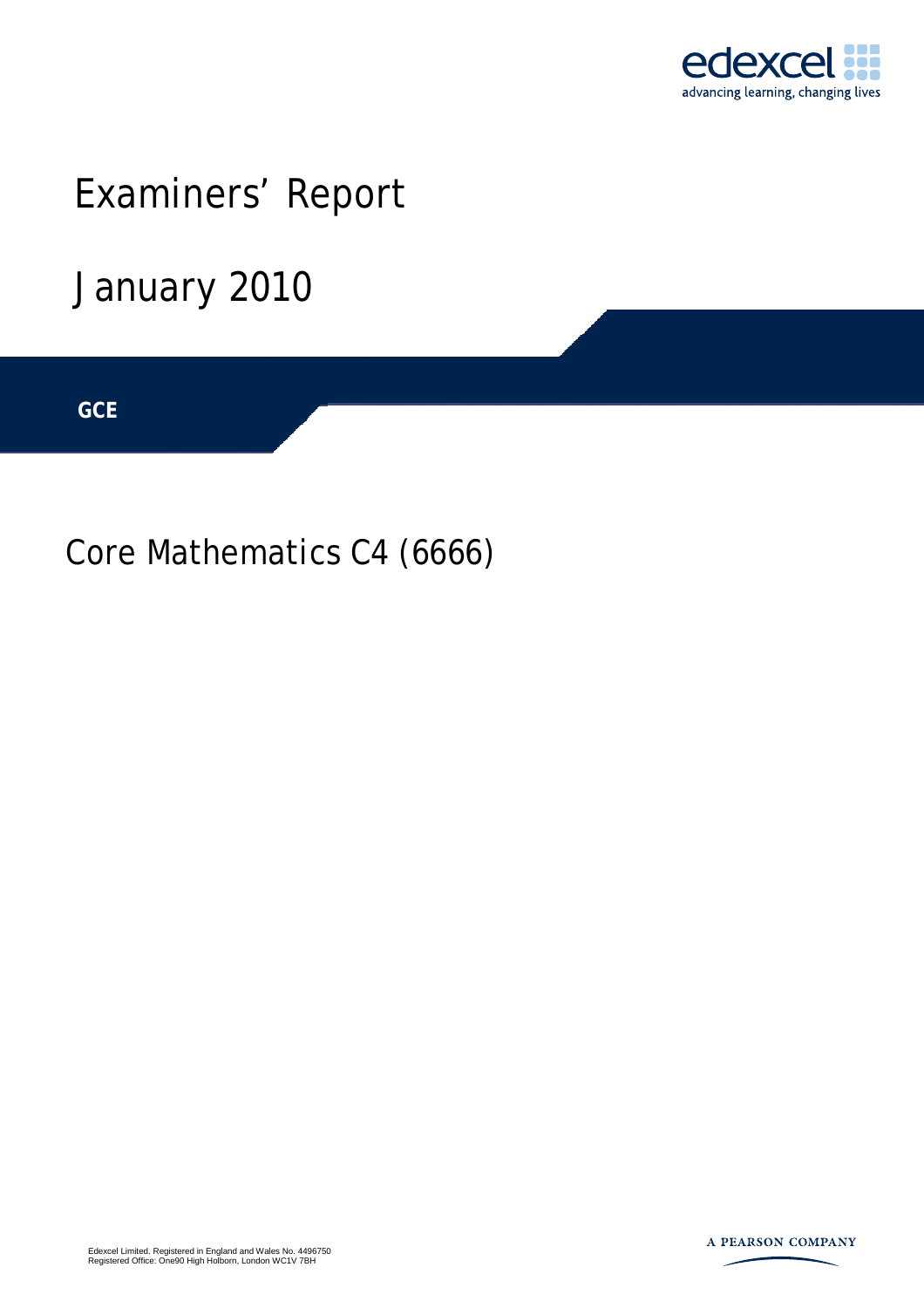Edexcel is one of the leading examining and awarding bodies in the UK and throughout the world. We provide a wide range of qualifications including academic, vocational, occupational and specific programmes for employers.

Through a network of UK and overseas offices, Edexcel's centres receive the support they need to help them deliver their education and training programmes to learners.

For further information, please call our GCE line on 0844 576 0025, our GCSE team on 0844 576 0027, or visit our website at www.edexcel.com.

If you have any subject specific questions about the content of this Examiners' Report that require the help of a subject specialist, you may find our Ask The Expert email service helpful.

Ask The Expert can be accessed online at the following link:

http://www.edexcel.com/Aboutus/contact-us/

January 2010

Publications Code UA022712

All the material in this publication is copyright © Edexcel Ltd 2010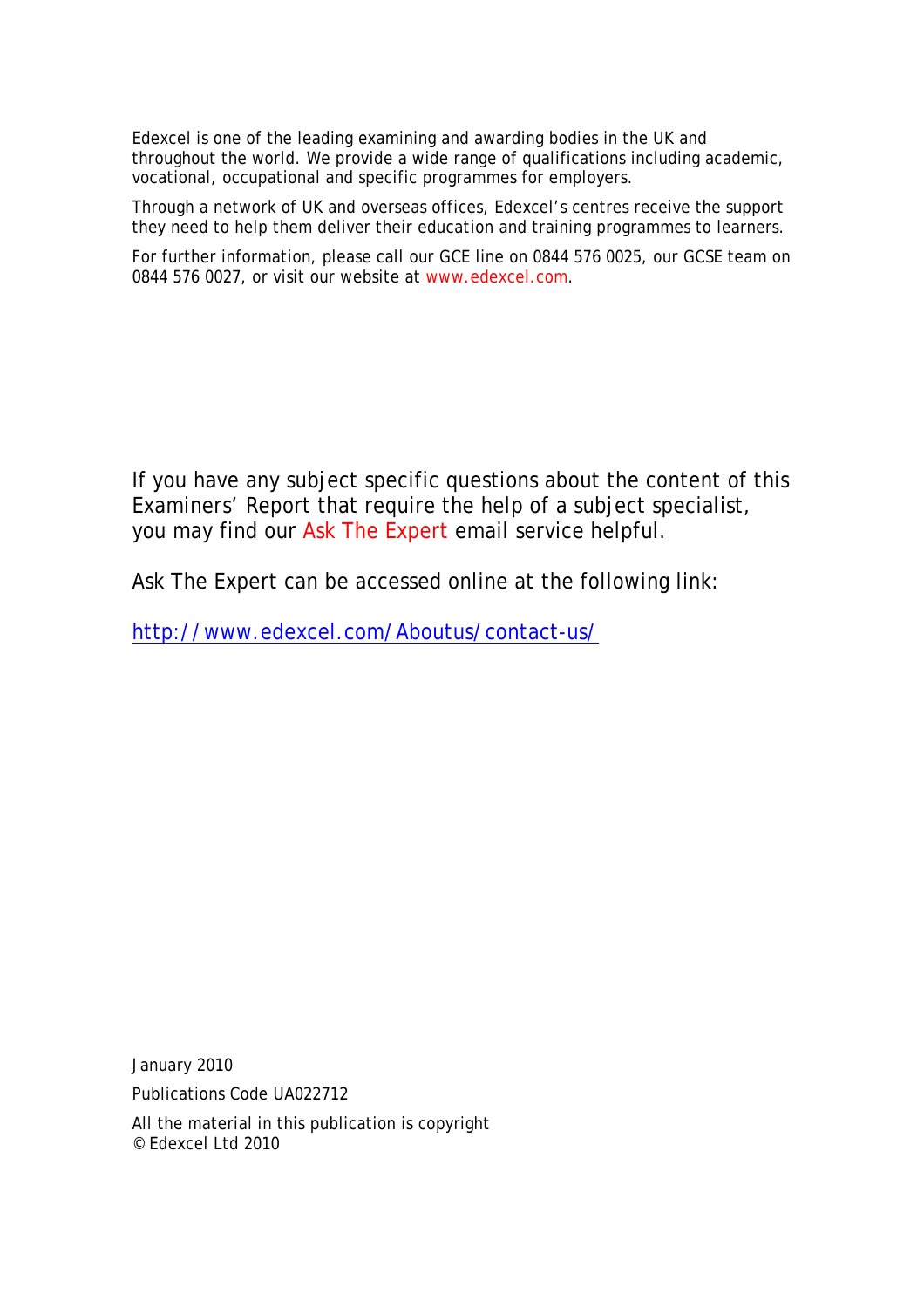### **Core Mathematics Unit C4 Specification 6666**

#### **Introduction**

The paper was accessible to nearly all candidates and the general standard of work seen was high. The vector question proved easier than some set in recent years and the majority of candidates were able to score some marks on all of the questions.

Calculators were, in general, used sensibly and accurately. Not all were able to construct adequate proofs leading to results printed on the paper and the working needed to establish results involving exact surds was often inadequate. Calculators cannot be used to establish such results.

The majority had sufficient time to complete the paper. Those running short of time in Q8 had often used inefficient methods solving earlier questions. This was particularly notable in Q4, where it was not unusual to see, in part (a), a page and a half of working leading to an often correct result, which can just be written down. Unnecessarily complicated methods were also often used in Q5 and Q7.

The general standard of presentation was acceptable. These papers are marked online and, if a pencil is used in drawing sketches, a sufficiently soft pencil (HB) should be used and it should be noted that coloured inks do not come up well and may be invisible.

#### **Report on individual questions**

#### **Question 1**

This proved a suitable starting question and there were many completely correct solutions. The majority of candidates could complete part (a) successfully. In part (b), those who realised that working in common (vulgar) fractions was needed usually gained the method mark but, as noted in the introduction, the working needed to establish the printed result was frequently

incomplete. It is insufficient to write down  $\sqrt{1-\frac{8}{100}} = \frac{\sqrt{23}}{2}$ . The examiners accepted, for 100 5

example,  $\sqrt{1-\frac{8}{1.00}} = \sqrt{\frac{92}{1.00}} = \sqrt{\frac{23}{2}} = \frac{\sqrt{23}}{\sqrt{2}}$ 100 \times 100 \times 100 \times 125 \times 5  $-\frac{6}{100} = \sqrt{\frac{22}{100}} = \sqrt{\frac{23}{100}} = \frac{\sqrt{23}}{100}$ . In part (c), most candidates realised that they had

to evaluate their answer to part (a) with  $x = 0.01$ . However many failed to recognise the implication of part (b), that this evaluation needed to be multiplied by 5. It was not uncommon for candidates to confuse parts (b) and (c) with the expansion and decimal calculation appearing in (b) and fraction work leading to  $\sqrt{23}$  appearing in (c).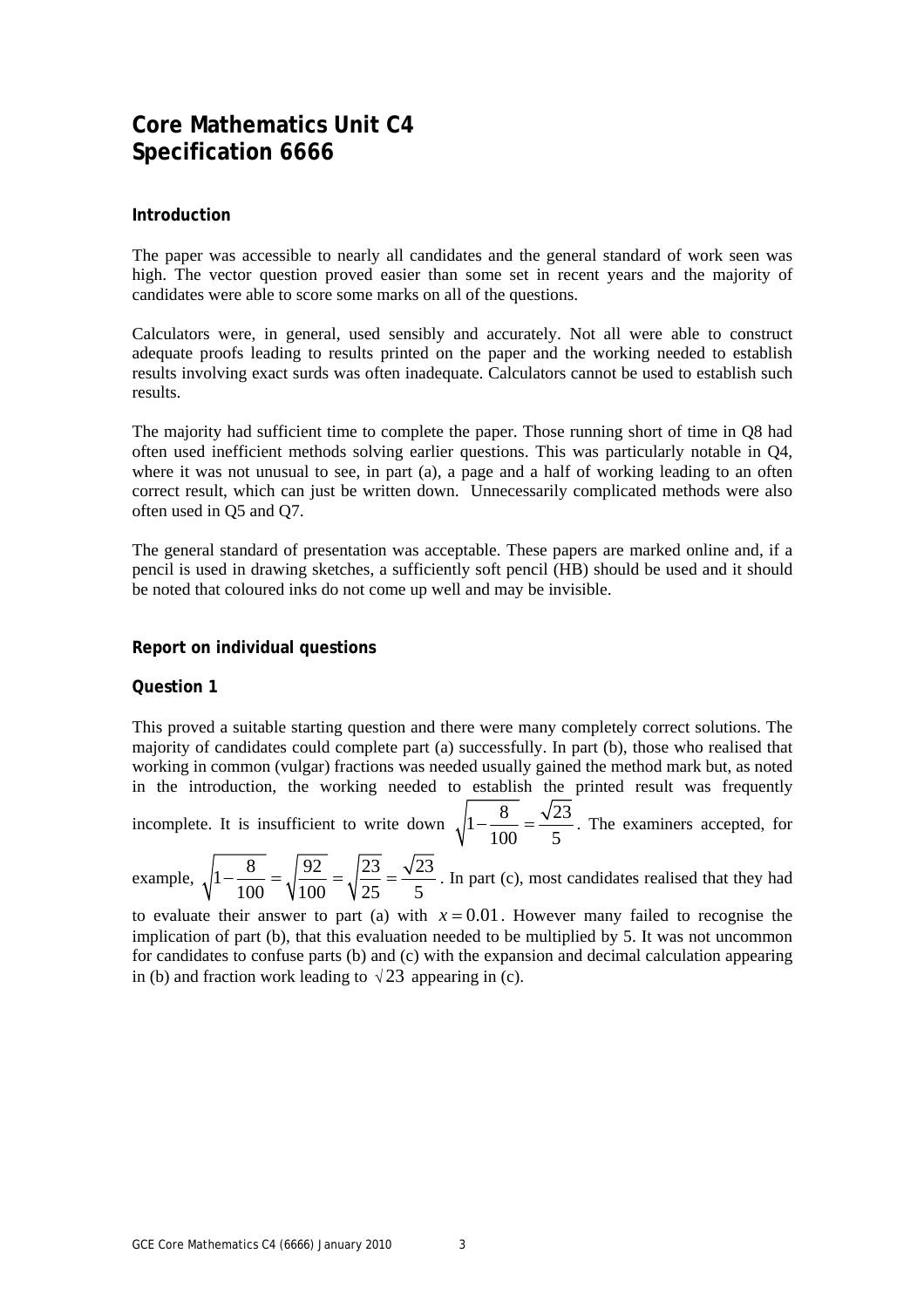#### **Question 2**

Nearly all candidates gained both marks in part (a). As is usual, the main error seen in part (b) was finding the width of the trapezium incorrectly. There were fewer errors in bracketing than had been noted in some recent examinations and nearly all candidates gave the answer to the specified accuracy. The integration by parts in part (c) was well done and the majority of candidates had been well prepared for this topic.

Some failed to simplify 
$$
\int \frac{x^2}{2} \times \frac{1}{x} dx
$$
 to  $\int \frac{x}{2} dx$  and either gave up or produced  $\frac{\frac{1}{3}x^3}{x^2}$ .

In evaluating the definite integral some either overlooked the requirement to give the answer in the form  $\frac{1}{4} (a \ln 2 + b)$ 4  $a \ln 2 + b$  or were unable to use the appropriate rule of logarithms correctly.

#### **Question 3**

As has been noted in earlier reports, the quality of work in the topic of implicit differentiation has improved in recent years and many candidates successfully differentiated the equation and rearranged it to find  $\frac{d}{dx}$ *y*

d *x* . Some, however, forgot to differentiate the constant. A not infrequent,

error was candidates writing  $\frac{dy}{dx} = -2\sin 2x - 3\sin 3y$  $dx$  d  $\frac{1}{x}$  d  $\frac{1}{y}$  $\frac{y}{x}$  = −2sin 2x − 3sin 3y  $\frac{dy}{dx}$  and then incorporating the

superfluous  $\frac{d}{dx}$ d *y x* on the left hand side of the equation into their answer. Errors like

 $\frac{d}{dy}(\cos 3y) = -\frac{1}{3}\sin 3y$  were also seen. Part (b) was very well done. A few candidates gave

the answer 20°, not recognising that the question required radians. Nearly all knew how to tackle part (c) although a few, as in Q2, spoilt otherwise completely correct solutions by not giving the answer in the form specified by the question.

#### **Question 4**

The majority of candidates made good attempts at parts (a) to (e) of this question. Many, however, wasted a good deal of time in part (a), proving correctly that  $\lambda = \mu = 0$  before obtaining the correct answer. When a question starts "Write down ….", then candidates should realise that no working is needed to obtain the answer. The majority of candidates knew how to use the scalar product to find the cosine of the angle and chose the correct directions for the lines. Parts (c) and (d) were well done. In part (e), as in  $Q1(b)$ , the working needed to establish the printed result was often incomplete. In showing that the printed result is correct, it is insufficient to proceed from  $\sqrt{416}$  to  $4\sqrt{23}$  without stating  $416 = 16 \times 26$  or  $4^2 \times 26$ . Drawing a sketch, which many candidates seem reluctant to do, shows that part (f) can be solved by simple trigonometry, using the results of parts (b) and (e). Many made no attempt at this part and the majority of those who did opted for a method using a zero scalar product. Even correctly carried out, this is very complicated  $(\mu = \frac{104}{9})$  and it was impressive to see some fully correct solutions. Much valuable time, however, had been wasted.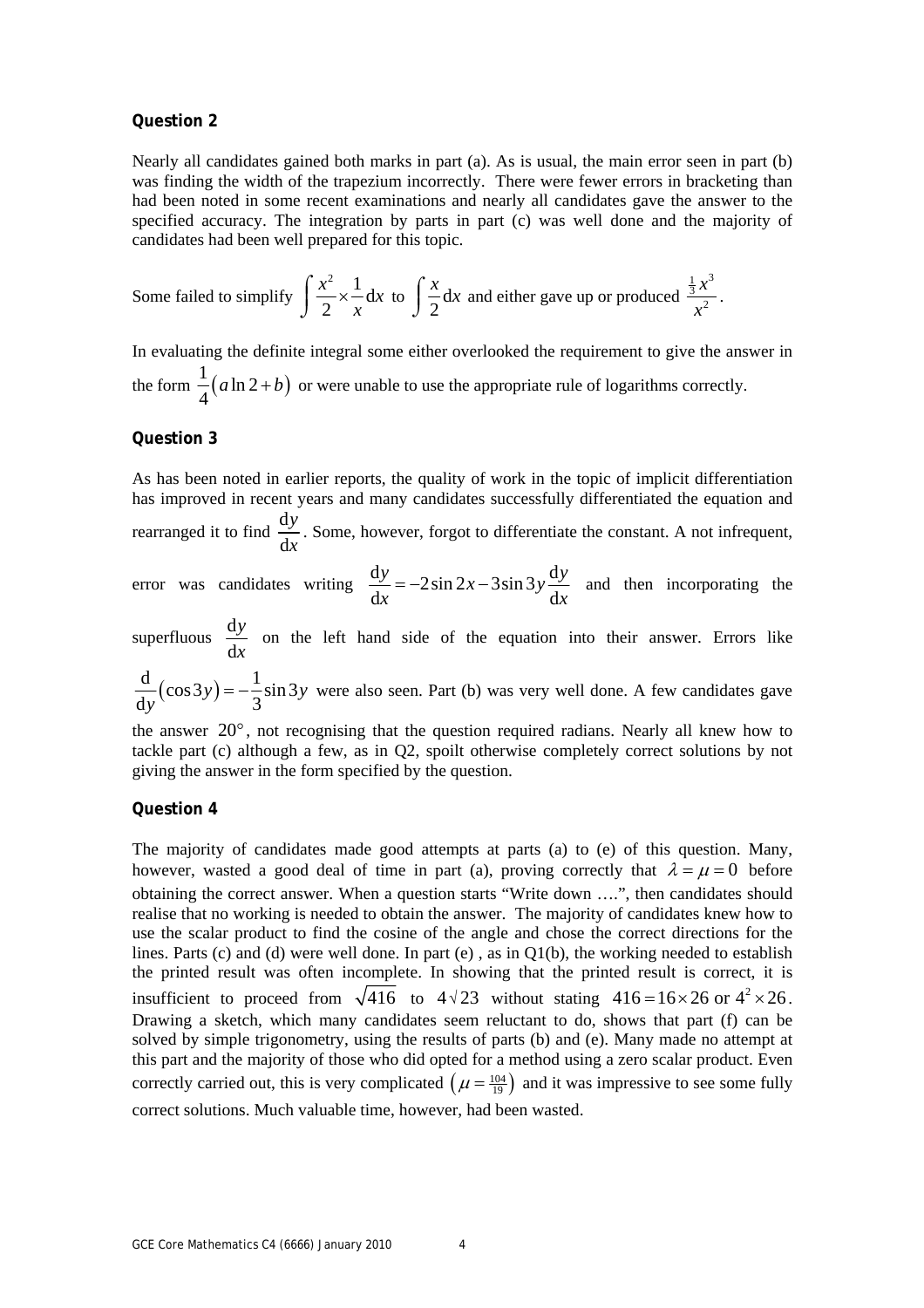#### **Question 5**

Part (a) of this question proved awkward for many. The integral can be carried out simply by decomposition, using techniques available in module C1. It was not unusual to see integration by parts attempted. This method will work if it is known how to integrate  $\ln x$ , but this requires a further integration by parts and complicates the question unnecessarily. In part (b), most could

separate the variables correctly but the integration of  $\frac{1}{\sqrt{3}}$ 1 *y* , again a C1 topic, was frequently

incorrect.

Weakness in algebra sometimes caused those who could otherwise complete the question to lose the last mark as they could not proceed from  $y^{\frac{2}{3}} = 6x + 4\ln x - 2$  to  $y^2 = (6x + 4\ln x - 2)^3$ . Incorrect answers, such as  $y^2 = 216x^3 + 64 \ln x^3 - 8$ , were common in otherwise correct solutions.

#### **Question 6**

Connected rates of change is a topic which many find difficult. The examiners reported that the responses to this question were of a somewhat higher standard than had been seen in some recent examinations and the majority of candidates attempted to apply the chain rule to the data

of the question. Among those who obtained a correct relation,  $1.5 = 2\pi r \frac{d}{dx}$ d  $= 2\pi r \frac{dr}{dt}$  or an equivalent, a

common error was to use  $r = 2$ , instead of using the given  $A = 2$  to obtain  $r = \sqrt{\frac{2}{\pi}}$ . Unexpectedly the use of the incorrect formula for the area of the circle,  $A = 2\pi r^2$ , was a

#### **Question 7**

relatively common error.

Part (a) was well done. The majority of candidates correctly found the *x*-coordinates of *A* and *B*, by putting  $y = 0$ , solving for *t* and then substituting in  $x = 5t^2 - 4$ . Full marks were common. Part (b) proved difficult. A substantial minority of candidates failed to substitute for the d*x* when substituting into  $\int y dx$  or used  $\frac{d}{dx}$ *t x* rather than  $\frac{d}{dx}$ d *x t* . A surprising feature of the solutions seen was the number of candidates who, having obtained the correct  $\int t (9-t^2) 10t dt$ , were unable to remove the brackets correctly to obtain  $\int (90t^2 - 10t^4) dt$ . Weaknesses in elementary algebra flawed many otherwise correct solutions. Another source of error was using the *x*coordinates for the limits when the variable in the integral was *t*. At the end of the question, many failed to realise that  $\int_0^3 (90t^2 - 10t^4) dt$  gives only half of the required area.

Some candidates made either the whole of the question, or just part (b), more difficult by eliminating parameters and using the cartesian equation. This is a possible method but the indices involved are very complicated and there were very few successful solutions using this method.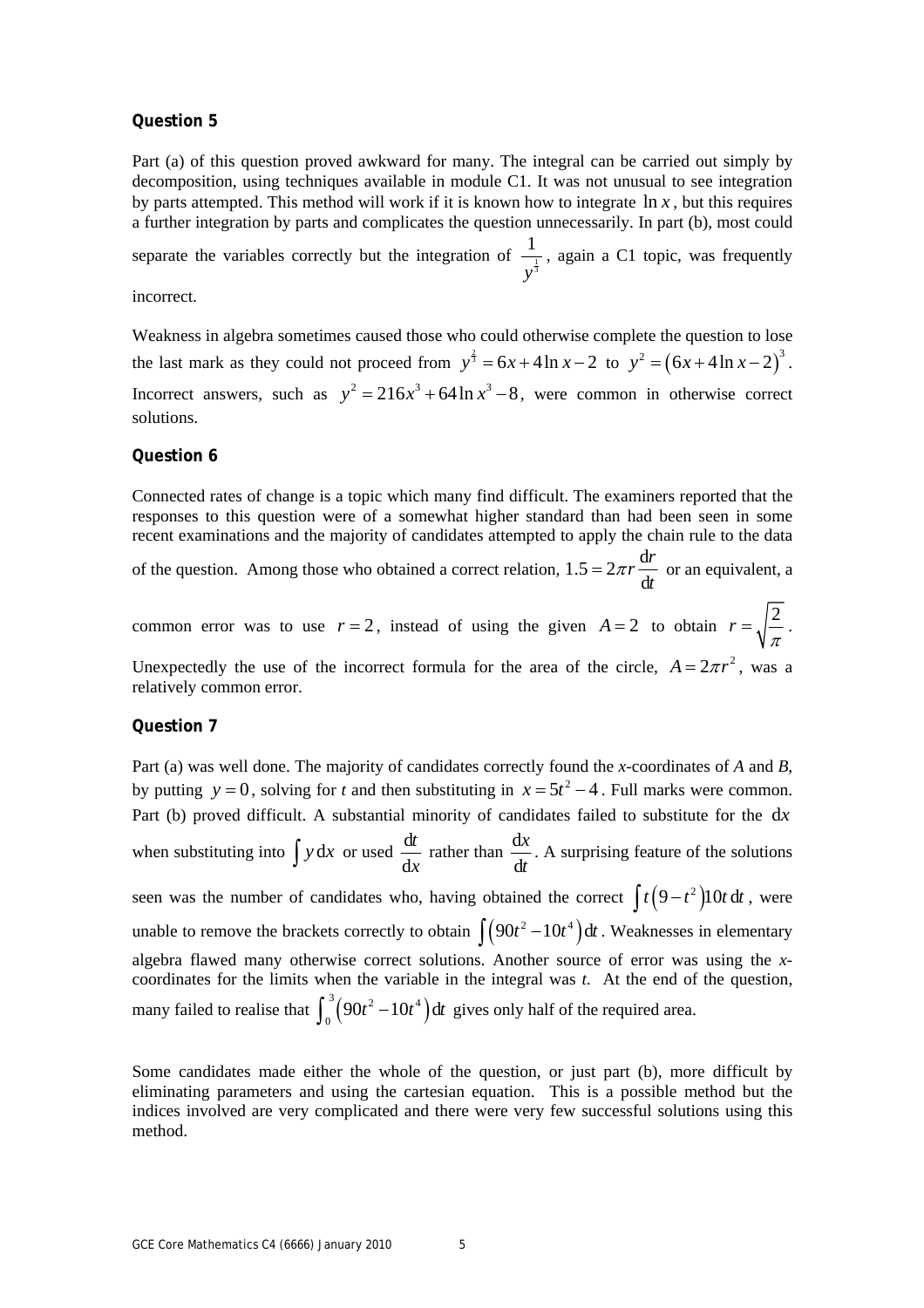#### **Question 8**

an incorrect attempt at part (a).

Answers to part (a) were mixed, although most candidates gained some method marks. A surprisingly large number of candidates failed to deal with  $\sqrt{4 - 4\cos^2 u}$  correctly and many did not recognise that  $\int \frac{1}{\cos^2 x} dx = \int \sec^2 x dx = \tan x (+C)$ cos  $\int \frac{1}{\cos^2 x} dx = \int \sec^2 x dx = \tan x (+C)$  in this context. Nearly all converted the limits correctly. Answers to part (b) were also mixed. Some could not get beyond stating the formula for the volume of revolution while others gained the first mark, by substituting the equation given in part (b) into this formula, but could not see the connection

with part (a). Candidates could recover here and gain full follow through marks in part (b) after

GCE Core Mathematics C4 (6666) January 2010 6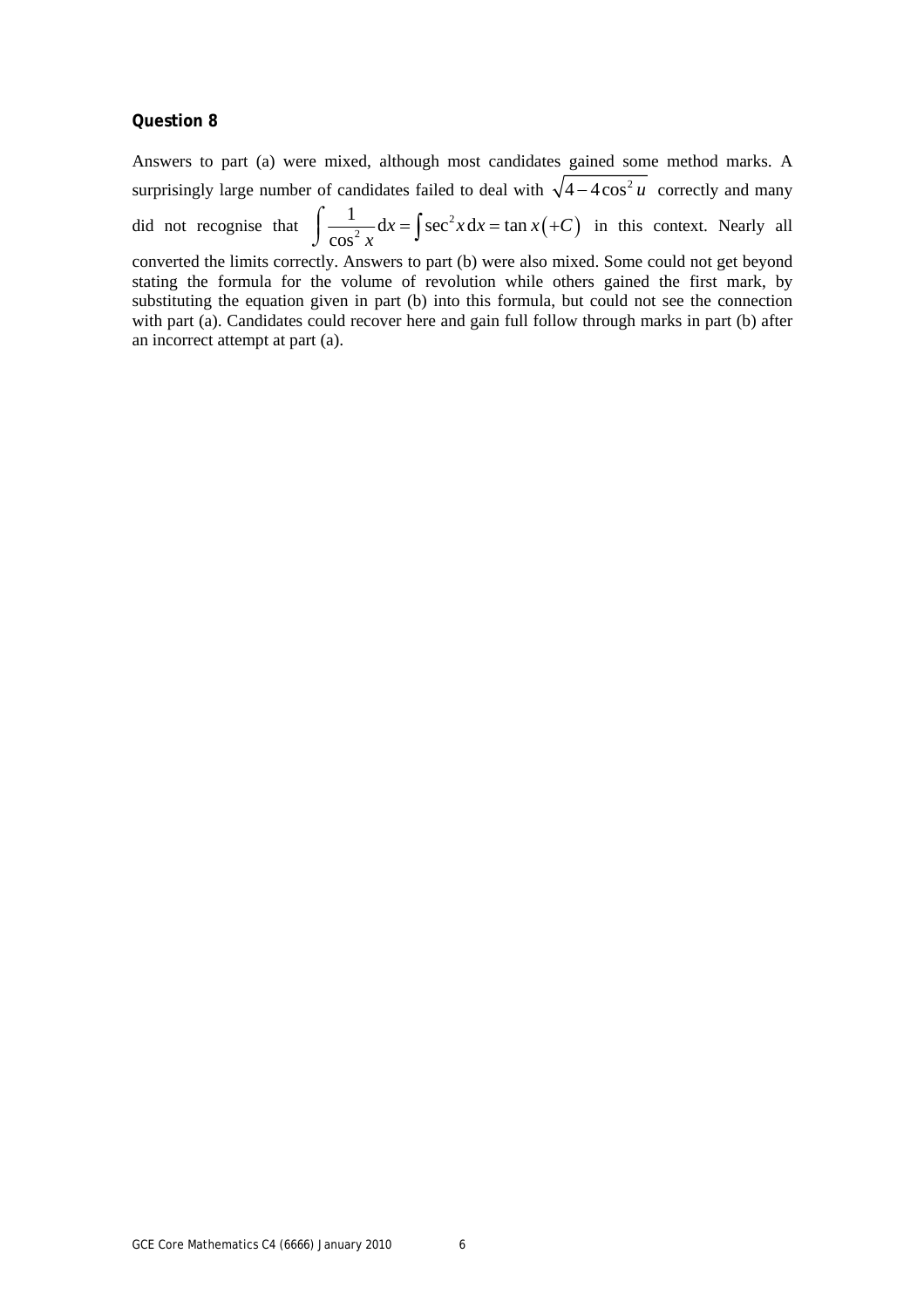### **Grade Boundaries**

| Module                                     | 80 | 70 | 60 | 50 | 40 |
|--------------------------------------------|----|----|----|----|----|
| 6663 Core Mathematics C1                   | 63 | 54 | 46 | 38 | 30 |
| 6664 Core Mathematics C2                   | 54 | 47 | 40 | 33 | 27 |
| 6665 Core Mathematics C3                   | 59 | 52 | 45 | 39 | 33 |
| 6666 Core Mathematics C4                   | 61 | 53 | 46 | 39 | 32 |
| 6667 Further Pure Mathematics FP1          | 64 | 56 | 49 | 42 | 35 |
| 6674 Further Pure Mathematics FP1 (legacy) | 62 | 54 | 46 | 39 | 32 |
| 6675 Further Pure Mathematics FP2 (legacy) | 52 | 46 | 40 | 35 | 30 |
| 6676 Further Pure Mathematics FP3 (legacy) | 59 | 52 | 45 | 38 | 32 |
| 6677 Mechanics M1                          | 61 | 53 | 45 | 38 | 31 |
| 6678 Mechanics M2                          | 53 | 46 | 39 | 33 | 27 |
| 6679 Mechanics M3                          | 57 | 51 | 45 | 40 | 35 |
| 6683 Statistics S1                         | 65 | 58 | 51 | 45 | 39 |
| 6684 Statistics S2                         | 65 | 57 | 50 | 43 | 36 |
| 6689 Decision Maths D1                     | 67 | 61 | 55 | 49 | 44 |

The table below gives the lowest raw marks for the award of the stated uniform marks (UMS).